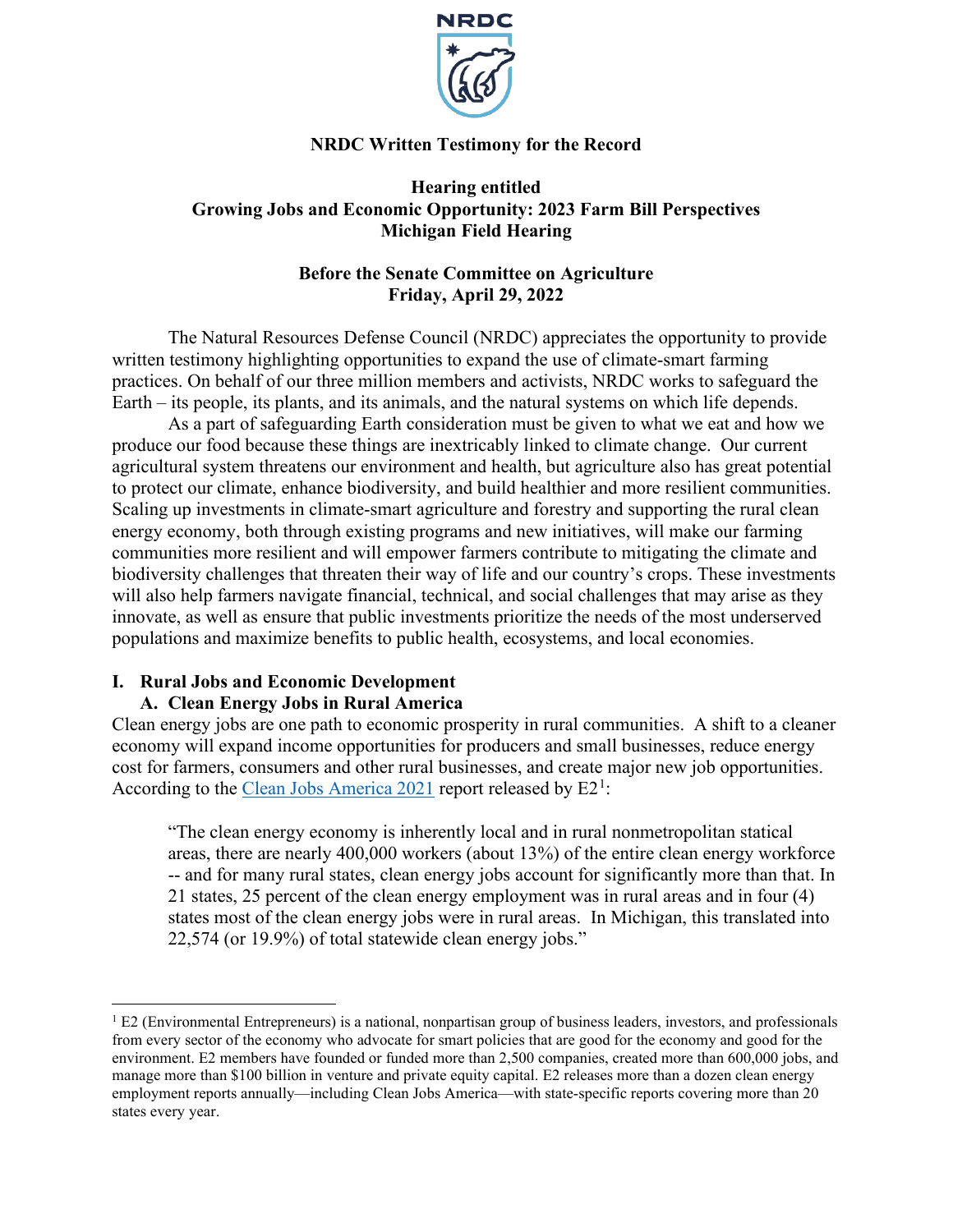Supporting companies that are in the community helping farmers and rural consumers transition to solar energy will be important moving forward to ensure rural communities are not left behind in the growing clean economy. We also want to ensure rural residents can benefit sooner from all the economic benefits that come with clean energy transition while helping to tackle the climate crisis.

USDA should provide funding to advance rural clean energy deployment, business development and job training particularly for traditionally underserved rural populations. The agency should support the transition to clean energy of rural electricity coops and utilities and continued and expanded support for the Rural Energy for America Program.

## **B. Civilian Climate Corps**

The Civilian Conservation Corps (CCC) was created by FDR in 1933, at a time when the nation desperately needed jobs—and hope. Today we are at a similar moment, and we are also facing the twin environmental challenges of biodiversity collapse and climate change. Charting the path forward for an equitable, climate-resilient recovery is hard work—work that requires pragmatism *and* vision.

USDA should support and pilot a program that mimics the Civilian Conservation Corps (CCC) and expand it into private lands. The Forest Service has a deep connection to CCC programs, but private lands could also benefit from a revived and modern program operating on these lands. The program could connect farmers and ranchers with a civilian workforce to take on agriculture projects that increase biodiversity, restore critical wildlife habitat, increase carbon sequestration on working lands, and improve access to nature. The USDA agencies, Forest Service, Natural Resource Conservation Service and even the Animal Plant Health Inspection Service (APHIS) have a role to play. And this proposal would mirror the small but significant FY 22 and 23 budget proposal USDA made to pilot an APHIS CCC hub to cultivate the next generation of growers, create good agricultural jobs for underemployed Americans, promote rural entrepreneurship and rural economic development

### **II. Water Infrastructure**

Much of our nation's water infrastructure is like a rusty decades-old car that has not been maintained or had an oil change or brake job for years. Major investments to upgrade and fix it this infrastructure need to be made or it will gradually die and may even catastrophically fail. Despite our successes and efforts to date, drinking water contamination still wreaks devastating impacts. There are 9 to 12 million lead service lines, lead contamination of school drinking water is widespread, and tens of millions, perhaps more than 100 million Americans, are drinking PFAS in the tap water. An estimated 7.1 to as many as 12 million Americans are sickened annually by pathogen-contaminated tap and other water – and this does not include the impacts of toxics. Tens of millions are served by water systems violating EPA's health standards.

There are three underlying causes: (1) underinvestment in our water infrastructure so water systems too often rely on outdated and inadequate treatment and distribution systems; (2) a broken Safe Drinking Water Act that leaves unregulated widespread and hazardous contaminants like PFAS and allows weak enforcement the drinking water standards that do exist; and (3) poor to nonexistent controls on many major water polluters. Often low-income areas lack any access to safe piped drinking water or effective sanitation.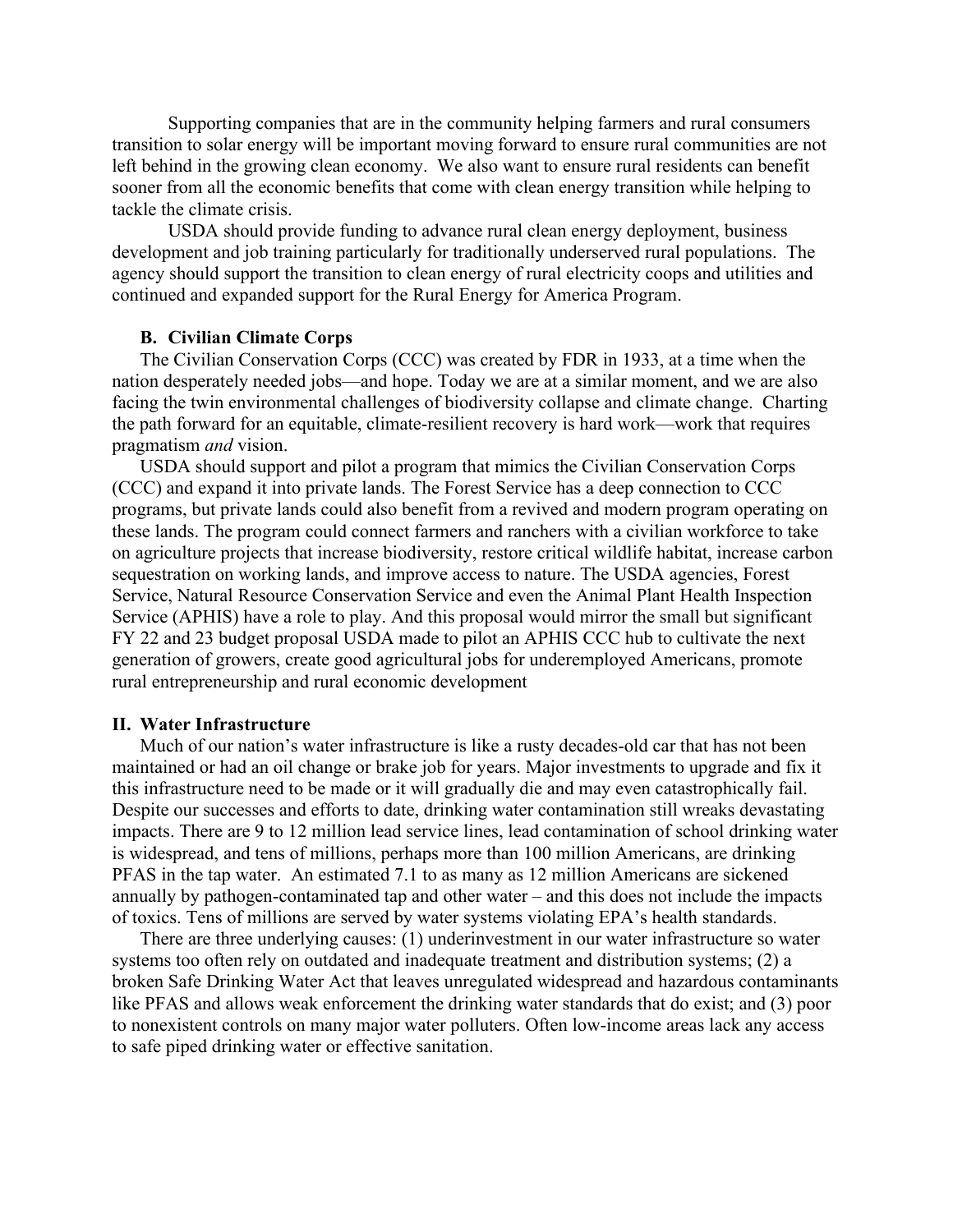In Michigan, rural well water often has high arsenic levels and often are contaminated by bacteria or nitrates. [2](#page-2-0) Also, outside of major metro areas in Michigan, there are numerous of PFAS contamination sites. As an extensive  $2021$  [review](https://www.michiganradio.org/environment-science/2021-04-19/michigans-rural-water-systems-confront-generations-of-inadequate-investment)<sup>[3](#page-2-1)</sup> of Michigan's rural water challenges by Michigan Public Radio confirmed, current funding is woefully inadequate to meet rural water and sanitation needs in Michigan. The investigation pointed out that "there is more demand than supply. EGLE allocated \$36.5 million for the program. It received 301 applications requesting \$137 million." The MPR also points out that "[e]ven if towns understand the condition of their systems, not all will be able to finance the upgrades on their own. The USDA Rural Development is a lifeline, but it does not have enough length for everyone who is foundering to grab hold." The problems include deteriorating and seriously outdated municipal drinking water and wastewater infrastructure, as well as many people across the state and country who don't have reliable access to safe drinking water or sanitation, especially in lower-income rural areas.

The Farm bill, along with other legislative vehicles, present a unique opportunity to further tackle this issue, including the opportunity to:

- 1. Invest additional resources in fixing our water infrastructure, paying special attention to the affordability and needs of lower-income and disproportionately affected communities.
- 2. Fix lead in our water, including removing all lead service lines, fixing the Lead  $\&$ Copper Rule, and addressing lead in schools and childcare centers.

In addition to addressing these urgent needs in the Farm Bill, we urge Committee members to work with your colleagues include those serving on the Senate Committee on Environment and Public Works to fix the Safe Drinking Water Act. That law has failed to effectively control many drinking water contaminants such as the class of forever chemicals called PFAS and other threats to public health from tap water contamination. We also urge Committee members to work with your colleagues to fund water infrastructure investments through reconciliation, appropriations, and other moving legislative vehicles. Additionally, we urge you to press the Environmental Protection Agency to swiftly overhaul the agency's weak Lead and Copper Rule, which EPA administrator Regan and Vice President Harris have said needs to be strengthened, to address lead problems like those experienced in Flint, Benton Harbor and many other cities and small towns in Michigan and across the country.

# **III. Conservation**

The 2023 Farm Bill has an opportunity to break significant ground on the pathways for regenerative agriculture. Over the last two years, [NRDC interviewed over 100 regenerative](https://www.nrdc.org/experts/arohi-sharma/nrdc-report-pathways-regenerative-agriculture)  [farmers in 47 states.](https://www.nrdc.org/experts/arohi-sharma/nrdc-report-pathways-regenerative-agriculture) These interviews revealed a deep interest in the pathways for regenerative agriculture and a foundational premise, that Regenerative Agriculture is a pathway to economic independence, and for agricultural practices in harmony with the earth. The Farm Bill represents a critical tool to curb climate, promote adaptation, and empower farmers.

https://pubs.usgs.gov/circ/circ1332/includes/circ1332.pdf.

<span id="page-2-0"></span><sup>2</sup> See USGS, Naturally Occurring Arsenic in Southeast Michigan Ground Water, available online at [https://mi.water.usgs.gov/splan2/sp07800/dwiarsenic.php;](https://mi.water.usgs.gov/splan2/sp07800/dwiarsenic.php) USGS, Quality of Water from Domestic Wells in Principal Aquifers of the United States, 1991–2004. Available online at

<span id="page-2-1"></span><sup>3</sup> Michigan Public Radio, Michigan's rural water systems confront generations of inadequate investment, April 19, 2021, available online at [https://www.michiganradio.org/environment-science/2021-04-19/michigans-rural-water](https://www.michiganradio.org/environment-science/2021-04-19/michigans-rural-water-systems-confront-generations-of-inadequate-investment)[systems-confront-generations-of-inadequate-investment](https://www.michiganradio.org/environment-science/2021-04-19/michigans-rural-water-systems-confront-generations-of-inadequate-investment)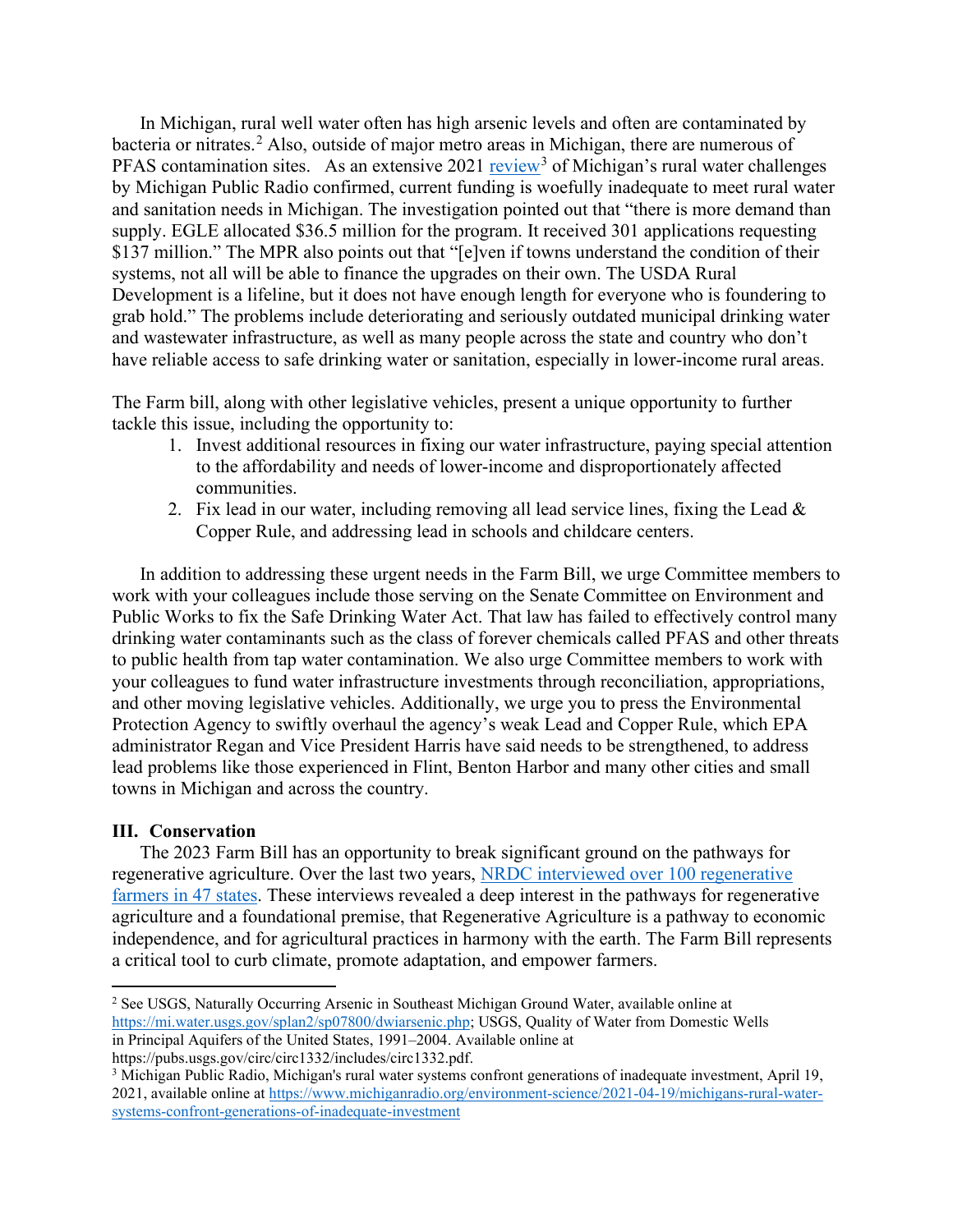# **A. Permanent Extension of the [Pandemic Cover Crop Program](https://www.nrdc.org/experts/lara-bryant/usda-announces-second-year-crop-insurance-savings-program) (FCIP)**

Cover crops are one regenerative practice that offers a multitude of benefits, including helping farmers maintain productivity in the face of climate change. Recognizing these benefits, for the last two years, the Biden Administration has offered farmers who plant cover crops a "good steward" incentive through their federal crop insurance.<sup>[4](#page-3-0)</sup> In the first year of the program, 12 million acres participated, including 350,000 acres in Michigan. Congress should expand on this important program and authorize a permanent incentive for farmers who use cover crops and build soil health. A permanent program would not only be a cost-effective way to encourage farmers to adopt risk-mitigating practices like cover crops, it would also create certainty for farmers that they can factor into their decisions when deciding whether they can afford to buy cover crop seed.

Michigan, in particular, has a tremendous opportunity to benefit from a permanent cover crop incentive program. Between the [2012 and 2017 Agricultural census,](https://www.nrdc.org/experts/lara-bryant/good-news-about-cover-crops-census-agriculture) the state increased its cover crop acreage by over 54%, demonstrating an enormous leap in popularity of the practice. These gains are *before* the recent national cover crop incentive rolled out. Yet, as of 2017, only 8% of Michigan's cropland acreage utilized cover crops, suggesting there is still great potential for cover crops to grow across the state, if the right incentives are in place.

### **B. Extend and Expand the Soil Health Demonstration Trial**

The 2018 Farm Bill created a visionary program operated by the Natural Resources Conservation Service to test the implementation [and adoption of soil health practices.](https://www.nrdc.org/experts/claire-oconnor/soil-secret-weapon-fight-against-climate-change) These trials, across the nation have led to innovative projects empowering farmers to link soil health outcomes with practices they have employed.<sup>[5](#page-3-1)</sup> In Michigan, these trials have meant real on the ground benefits. The program should be made permanent and expanded to allow more farmers and more regions to benefit from innovations in advancing soil health.

# **C. Build Agroforestry Capacity**

[USDA needs clearer and more direct authorities in agroforestry,](https://www.nrdc.org/experts/ashley-cooper/agroforestrys-critical-role-climate-smart-farming) a form of regenerative agriculture rooted in traditional Indigenous land management. These authorities are critical to help rebuild riparian forest buffers; incorporate trees into livestock pastures; and support alley cropping, forest farming, and windbreaks. USDA has several tools to work with, including the National Agroforestry Center, the USDA Strategic Plan in agroforestry, and the authorities in both EQIP and within the State and Private Forestry program. However, USDA's authorities for the Forest Service and the Natural Resource Conversation Service in agroforestry are limited and lack a holistic and consistent implementation within USDA. Congress should guide USDA to scale these capacities to support farmers and ranchers who wish to invest in regenerative agroforestry.

#### **IV. Food Waste**

In the 2023 Farm Bill development process, we urge Senator Stabenow to utilize our newly released report, ["Opportunities to Reduce Food Waste in](https://urldefense.com/v3/__https:/chlpi.org/wp-content/uploads/2022/04/Farm-Bill-2022-Report-and-Summary-web-version.pdf__;!!NO21cQ!HW0ojD8hDA6xZXI1S80_gzzPvr4Gk756BOoPdYHZuCszSbFdQV9mGj5mGss96d_etpFcYMZSmCtYTDA2g8kI7A$) the 2023 Farm Bill," that outlines 22

<span id="page-3-0"></span><sup>4</sup> The Pandemic Cover Crop Program is modeled on state-based programs [in Iowa, Illinois, and](https://www.nrdc.org/experts/lara-bryant/new-wisconsin-cover-crop-bill-helps-farmers-save-money)  [Indiana and Wisconsin.](https://www.nrdc.org/experts/lara-bryant/new-wisconsin-cover-crop-bill-helps-farmers-save-money)

<span id="page-3-1"></span><sup>&</sup>lt;sup>5</sup> The Soil Health Demonstration Trial has supported numerous awards directly benefiting Michigan, including two [2019 awards](https://www.nrcs.usda.gov/wps/portal/nrcs/detail/national/programs/financial/cig/?cid=nrcseprd1512816) for Brookside Laboratories, and the National Fish and Wildlife Foundation. [A 2020 award](https://www.nrcs.usda.gov/wps/portal/nrcs/detail/national/programs/financial/cig/?cid=nrcseprd1659835) to Michigan State, and [a 2021](https://www.nrcs.usda.gov/wps/portal/nrcs/detail/national/programs/financial/cig/?cid=nrcseprd1844634) award to the Nature Conservancy.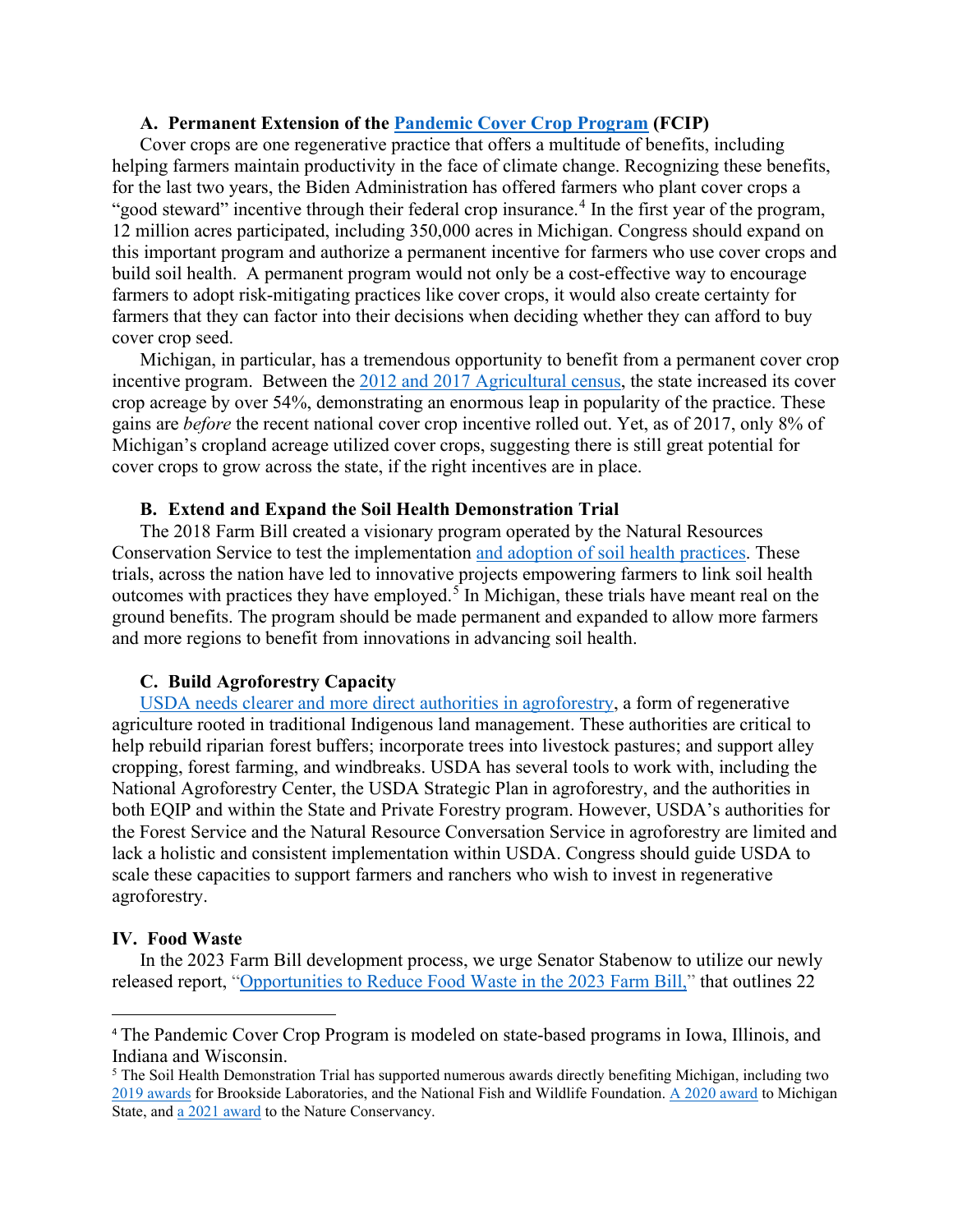specific recommendations for Congress to take action to reduce food waste in the 2023 Farm Bill. Given the bipartisan support for measures to reduce food waste and demonstrated successes from the food waste measures in the previous Farm Bill, the 2023 Farm Bill provides an exciting opportunity to invest in food waste reduction efforts for greater social, economic, and environmental benefits. Most of the recommendations would have a direct impact on food waste at the state and local level, and the state and local governments' ability to address food waste. A couple examples of recommendations that would better enable states like Michigan to address food waste include:

### **A. Provide Grants and Loans for Organic Waste Processing Infrastructure**

In Michigan, the current lack of adequate infrastructure and services makes recycling of organic material a challenge. Only one (1) percent of [organics processed in 2018 was food waste,](https://resource-recycling.com/recycling/2022/01/06/data-corner-propelling-organics-recovery-in-michigan/) and only ten of the 109 reporting composting facilities reported accepting any food waste. In order to keep organic waste out of landfills and reduce impacts on the climate, environment and health, investment is needed to help communities develop their organic waste processing capabilities. In addition, according to an [EPA report,](https://www.epa.gov/smm/recycling-economic-information-rei-report#findings) composting creates twice as many jobs as landfills. In the next farm bill, Congress should amend the Community Compost and Food Waste Reduction Project program to increase the total and per project funding available, reduce or eliminate the matching requirement, and expand the list of eligible entities who may apply for grant funding to also include state governments, as well as nongovernmental organizations and community groups that work with partners in rural locations or across regions. In addition, Congress should increase funding for the Solid Waste Management Grant (SWMG) program and the Water and Waste Disposal Loans and Grant program, continue to prioritize projects in which the implementing agencies prioritize food waste reduction, and consider extending the SWMG program to two years. Congress should also create funding streams along the lines envisioned in the [COMPOST Act of 2021](https://www.congress.gov/bill/117th-congress/house-bill/4443/text#:%7E:text=Introduced%20in%20House%20(07%2F16%2F2021)&text=To%20require%20the%20designation%20of,programs%2C%20and%20for%20other%20purposes.) and [Zero Food Waste Act of 2021](https://www.congress.gov/bill/117th-congress/house-bill/4444/text#:%7E:text=Introduced%20in%20House%20(07%2F16%2F2021)&text=To%20provide%20grants%20to%20reduce,waste%2C%20and%20for%20other%20purposes.) to support new compost and anaerobic digestion infrastructure.

### **B. Implement a Certification Program for Businesses**

Nationally, consumer facing businesses generate about 28% of food waste. A certification program that focuses on food waste would help consumers connect with businesses practicing good food waste reduction strategies. For example, in Detroit partners are piloting the PLEDGE on Food Waste certification with 30 area restaurants. The next farm bill can support local organizations and businesses in Detroit by creating a food waste reduction certification program to prevent or otherwise reduce food waste from consumer facing businesses under the Miscellaneous Title or a new Food Waste Reduction Title. The certification program can be administered by the Food Loss and Waste Reduction Liaison within the USDA, or by EPA, or by the two agencies jointly, building on their joint United States Food Loss and Waste 2030 Champions program.

#### **C. Support Compost End Markets**

Creating end markets for compost products will support increased composting, and by giving compost facilities a market to sell compost, the facilities may be able to reduce their tipping fees and draw more food waste generators to compost rather than landfill their waste. In turn, this will make composting a more viable and less expensive option than throwing organic waste materials in a landfill. Farmers in Michigan and beyond can also benefit from compost end markets as they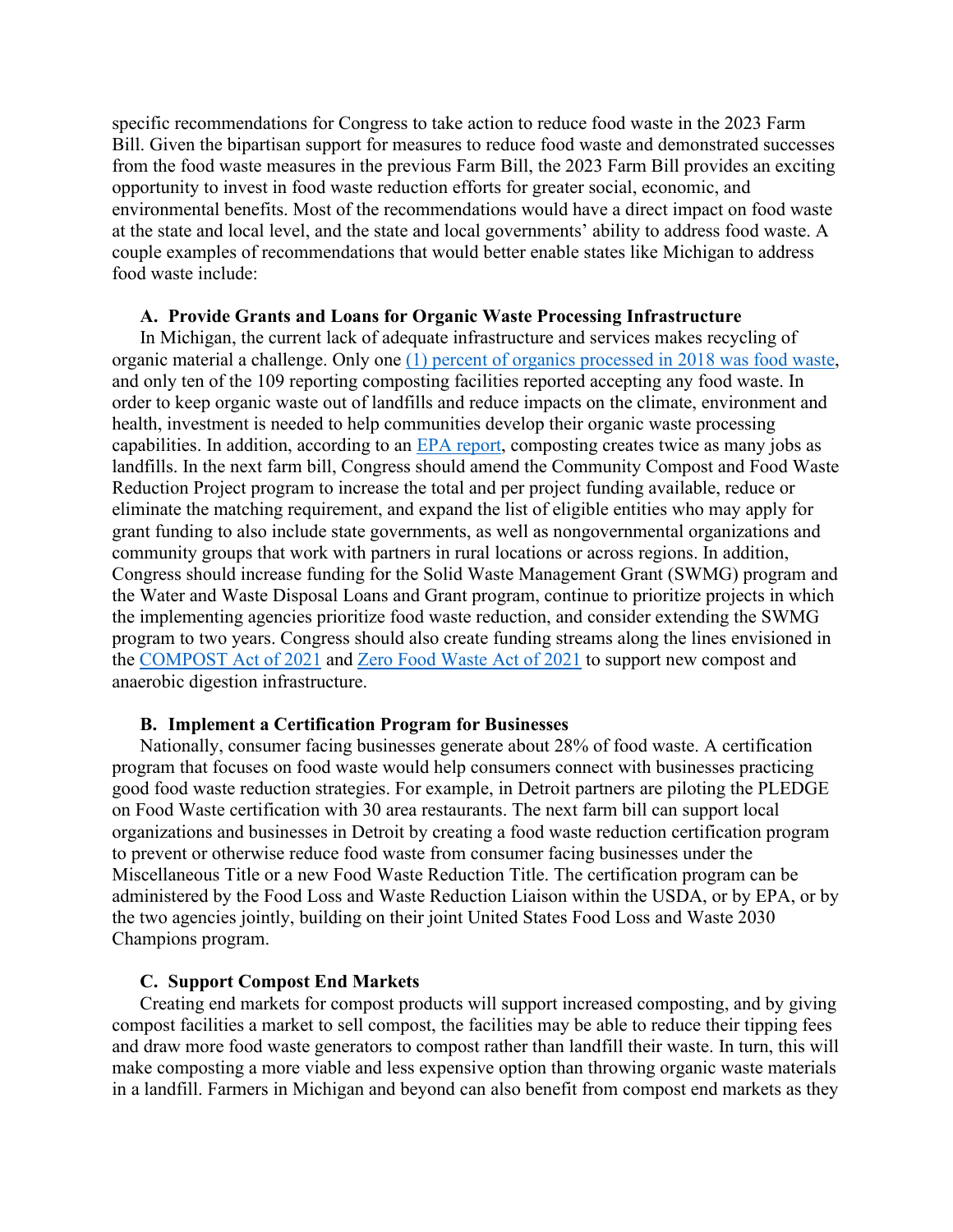can use the soil amendment products derived from composting or anaerobic digestion (compost products) to improve the quality of their soil. In order to bolster state and local efforts to realize the social and environmental benefits of composting, Congress should create a crop insurance premium incentive program that pays farmers a per acre bonus for applying compost products to their fields before planting, modeled after the Pandemic Cover Crop Program (PCCP). Congress also should increase federal procurement of compost products containing recycled organic waste materials, by requiring federal agencies to prioritize purchasing of compost made from recycled organic waste materials when purchasing landscaping services.

Through NRDC's Food Matters Regional Initiative, we have worked with partners in Detroit to reduce wasted food and support state and local policy efforts, including engagement on the Detroit Climate Action Plan process. Recognizing the climate impacts of food waste, we have worked with partners to bring food waste reduction priorities to the [Michigan Healthy](https://www.michigan.gov/egle/-/media/Project/Websites/egle/Documents/Offices/OCE/MI-Healthy-Climate-Plan.pdf?rev=d13f4adc2b1d45909bd708cafccbfffa&hash=99437BF2709B9B3471D16FC1EC692588) Climate [Plan](https://www.michigan.gov/egle/-/media/Project/Websites/egle/Documents/Offices/OCE/MI-Healthy-Climate-Plan.pdf?rev=d13f4adc2b1d45909bd708cafccbfffa&hash=99437BF2709B9B3471D16FC1EC692588) process as well. As a result, the Plan includes a commitment to cut food loss and waste in half by 2030 and to increase the state recycling rate to 45%, highlighting food waste reduction as a priority to achieving that goal. The recommendations in the Farm Bill report, if implemented, would support Michigan's efforts to reduce wasted food, and all the environmental consequences associated, to help ensure food feeds people first, and any remaining food scraps are composted.

#### **V. Organic / Nutrition**

Most people buy organic because they want to [eat healthier.](https://www.pewresearch.org/science/2016/12/01/americans-views-about-and-consumption-of-organic-foods/) But the health benefits of organic agriculture extend far beyond individual dinner plates. Organic farmers produce [healthy](https://www.nrdc.org/experts/allison-johnson/organic-farming-keeps-toxic-pesticides-our-plates)  [food without toxic](https://www.nrdc.org/experts/allison-johnson/organic-farming-keeps-toxic-pesticides-our-plates) pesticides and use [climate-friendly practices](http://calclimateag.org/wp-content/uploads/2011/04/Organic-Climate-Benefits-fact-sheet.pdf) that lower greenhouse gas emissions and boost resiliency. Local and regional food producers—including areas where [organic farming is highly concentrated—](https://www.ccof.org/blog/our-organic-hotspot-close-home-california)can also provide critical economic stability in rural communities. The 2023 Farm Bill offers an opportunity to continue long-standing support of organic farmers and ranchers in Michigan and throughout the country.

#### **A. Adoption of new procurement priorities for the USDA Farm to School program**

California [launched a new Farm to School program in 2021.](https://www.nrdc.org/experts/lena-brook/ca-farm-school-survives-challenging-budget-year) It dispersed \$8.5M in grants during its first year and is poised to spend up to \$30M this year to support local school food procurement. Like all farm to school programs, including those in Michigan – California's seeks to improve the health and well-being of its most vulnerable children, while creating muchneeded stable markets for the state's smaller scale farmers and ranchers. However, [California's](https://www.nrdc.org/experts/lena-brook/organic-farming-central-new-ca-farm-school-program)  [approach is](https://www.nrdc.org/experts/lena-brook/organic-farming-central-new-ca-farm-school-program) unique because it commits to giving school districts extra resources when they purchase from local growers that are using organic and other climate-smart systems and practices. In the next Farm Bill, the federal Farm to School program should adopt California's approach and offer schools around the country who prioritize climate-smart organic procurement larger grants.

### **B. Authorize and Fund New Federal Organic & Regenerative Transition Programs**

To encourage more producers to pursue organic agriculture and realize the full potential of its climate, health, biodiversity and other benefits, the next Farm Bill also needs to continue to [prioritize well-funded transition programs](https://www.nrdc.org/experts/allison-johnson/time-transition-organic-and-regenerative-future) for organic farmers. It will be especially important to provide producer grants and expanded region-specific technical assistance. Senator Stabenow recognized the importance of supporting farmers through the transition process during the 2018 Farm Bill, which included several programs that ease the path forward for organic producers.